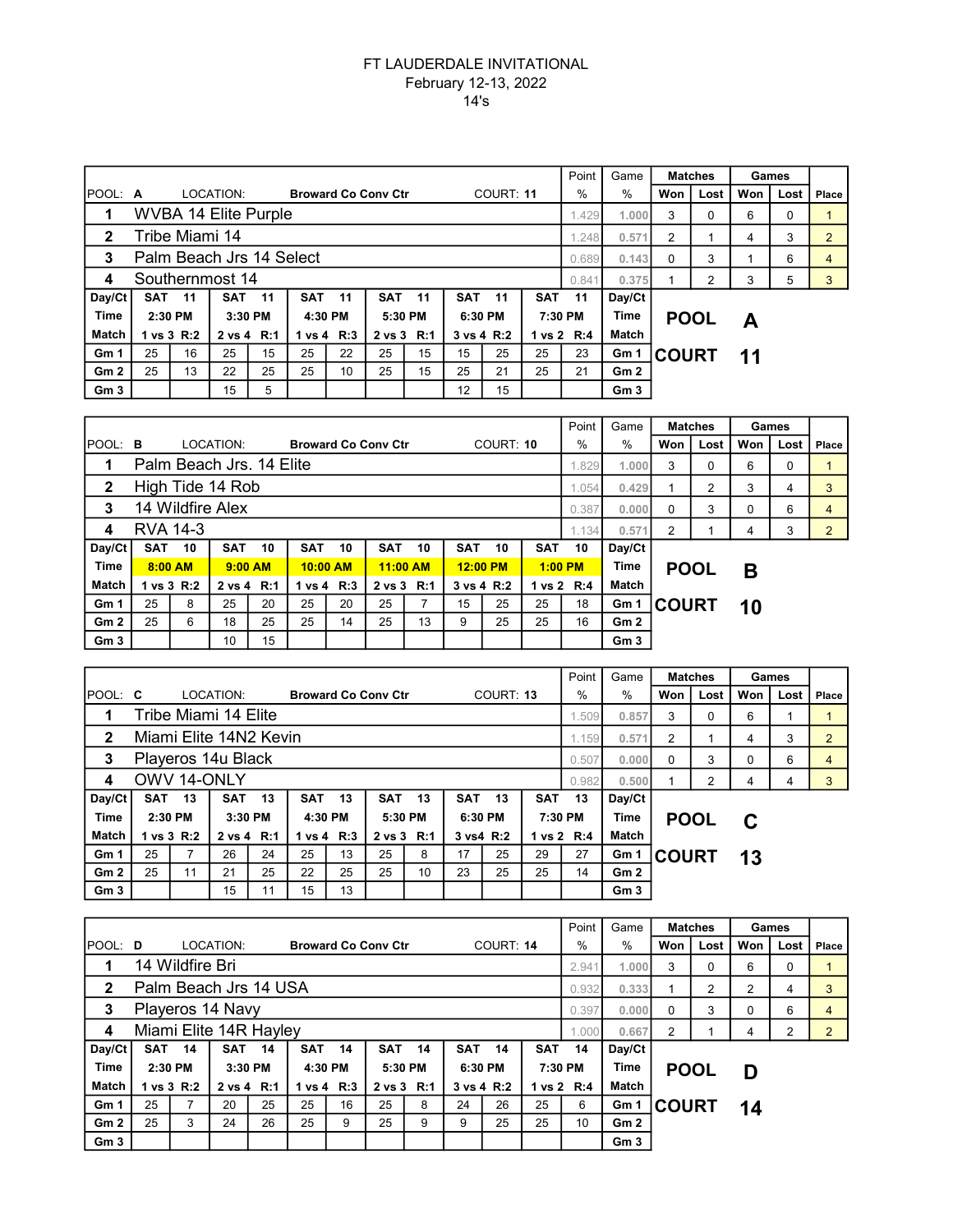### FT LAUDERDALE INVITATIONAL February 12-13, 2022 14's

# GOLD



 If you are in box you ref before you play Losers must stay and ref the next match